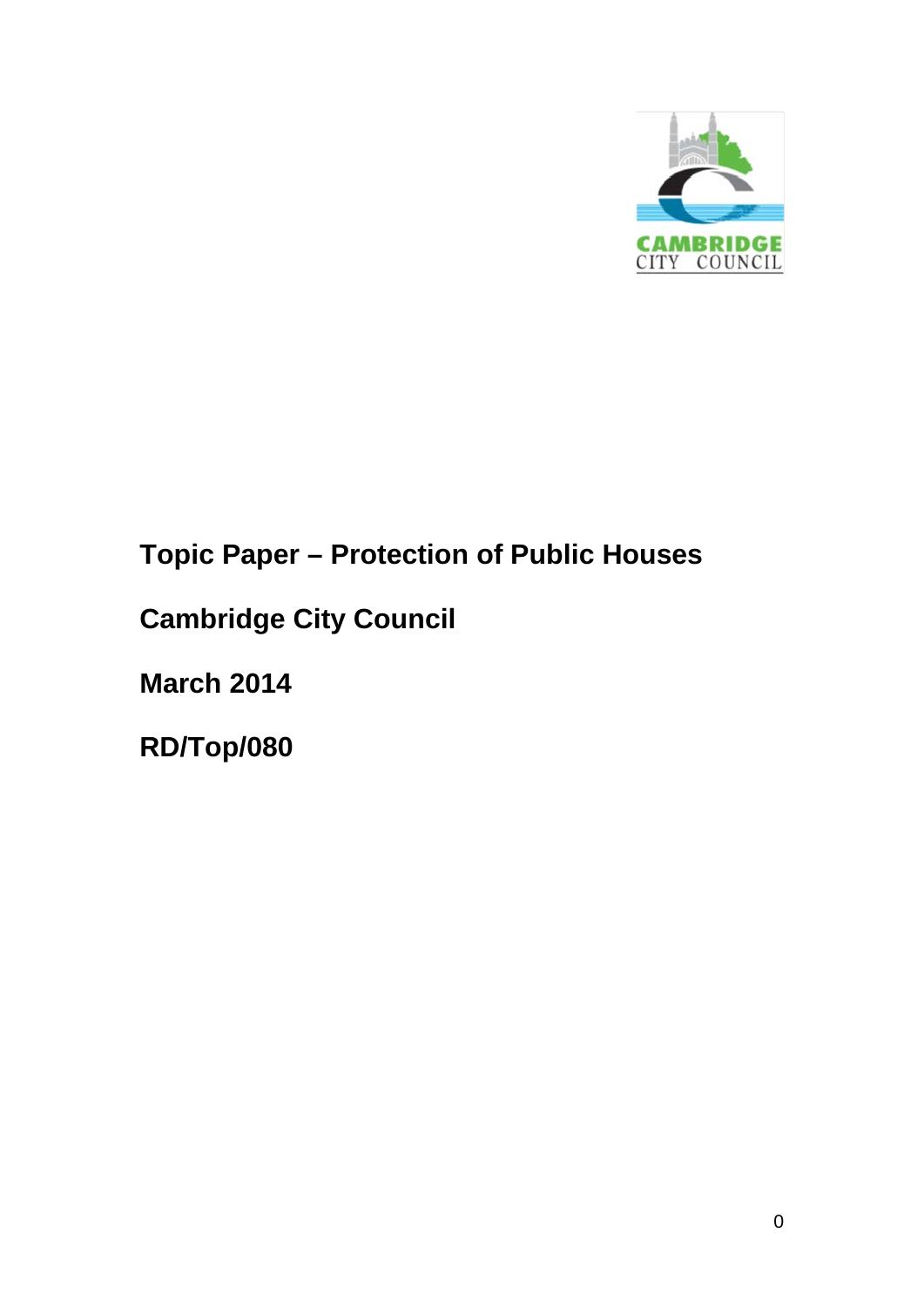### **Topic Paper – Protection of Public Houses**

#### **Key Evidence:**

- National Planning Policy Framework (RD/NP/010);
- Cambridge Public House Study (2012), (GVA, 2012) (RD/CSF/160);
- Interim Planning Policy Guidance on The Protection of Public Houses in the City of Cambridge (2012) (RD/CSF/150);
- Appeal decisions (RD/CSF/170):
	- o The Unicorn, 15 High Street, Cherry Hinton, APP/Q0505/A/11/2167572;
	- o The Carpenters Arms, 182-186 Victoria Road, APP/Q0505/A/12/2168512;
	- o The Plough, High Street, Shepreth, Royston, APP/W0530/A/11/2167619;
	- o Royal Standard, 292 Mill Road, APP/Q0505/A/12/2174210;
	- o Rosemary Branch, 67 Church End, APP/Q0505/A/12/2183797;
- British Beer and Pub Association (2014). Local impact of the beer and pub sector, (Oxford Economics, 2014) (RD/CSF/180).

#### **1 National Planning Policy Framework (NPPF)**

- 1.1 Public houses support the social and economic roles of sustainable development. They are a unique part of British culture and help support social and cultural well-being by providing a place for social interaction within a community as well as creating local employment opportunities. A thriving local pub sector is therefore important to achieving sustainable development.
- 1.2 Paragraphs 21 and 22 of the NPPF (RD/NP/010) support flexible policies that allow for changes to economic circumstances while paragraph 23 of the NPPF encourages policies that support viable and vibrant town centres. Although paragraph 28 of the NPPF relates to rural areas, the council believes that it relates to the retention of public houses in outlying areas of Cambridge such as Trumpington and Cherry Hinton.
- 1.3 Paragraph 69 of the NPPF supports places that promote the opportunity for meetings between members of the community who might not otherwise come into contact with each other. The public house has long been an established part of the community, one that people want to have access to and one that promotes social interaction. It is therefore a valid local planning policy objective to retain public houses in order to provide such places for social interaction.
- 1.4 Paragraph 70 of the NPPF recommends that planning policies and decisions should plan positively for the provision and use of community facilities (including public houses).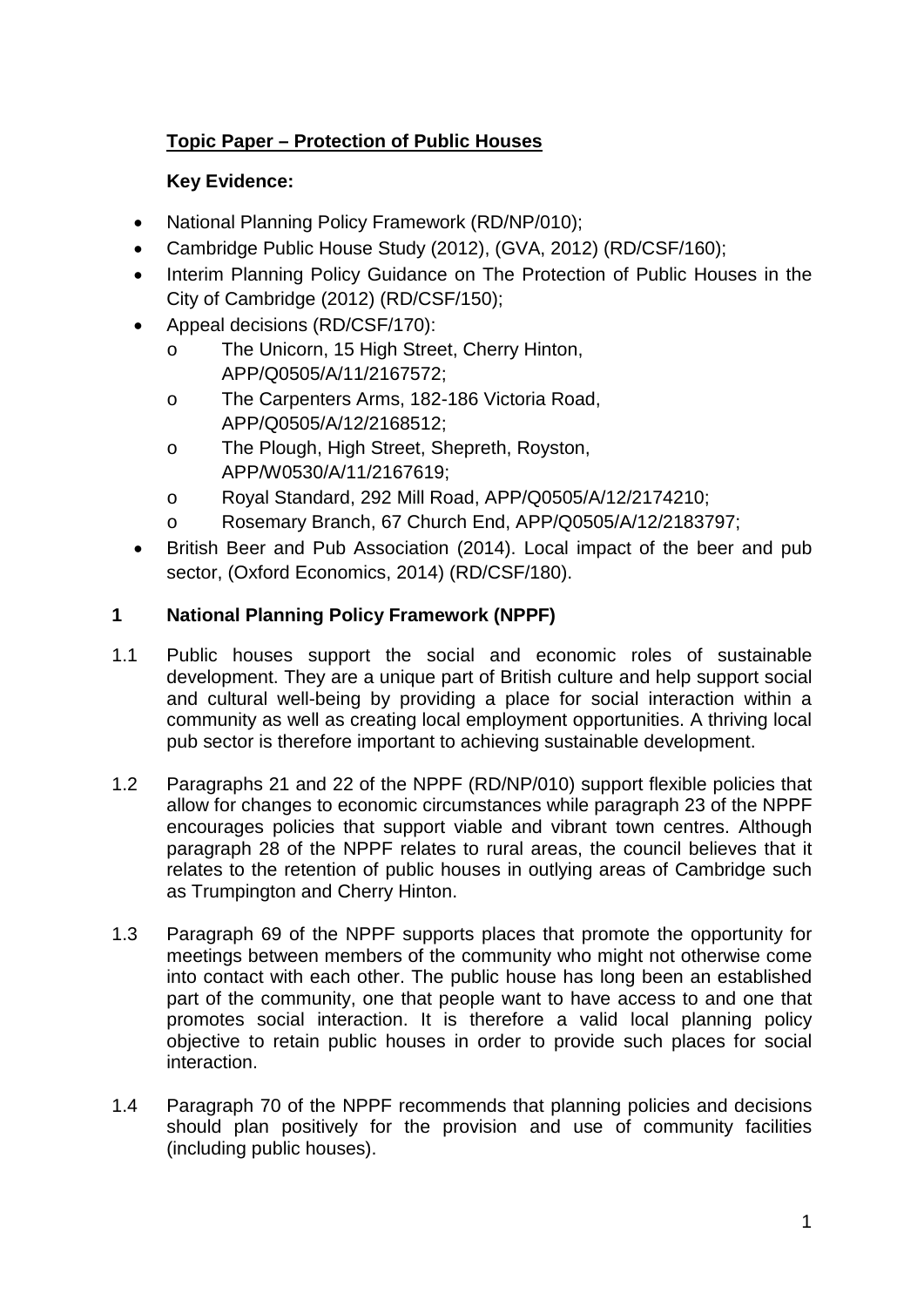- 1.5 Paragraph 126 of the NPPF is about delivering community facilities and services, while conserving and enhancing the historic environment. The retention of an original public house use in a historic building would comply with and support this requirement.
- 1.6 Paragraph 156 of the NPPF sets the strategic priorities for the area in the local plan including the provision of community facilities and cultural infrastructure.
- 1.7 In summary, the NPPF seeks to support sustainable communities. In this context, public houses may be valued for their role in supporting local economies; in providing a local facility for social interaction; and in retaining an intrinsic part of the settlement's cultural and historic heritage. The NPPF states that local authorities should plan positively for the provision of community facilities such as public houses, guard against their unnecessary loss, and ensure that policies are flexible enough to allow such facilities to modernise and be retained for the benefit of the community (paragraph 70).

#### **2 Cambridge Public House Study**

- 2.1 The loss of public houses was identified as a pressing local issue in 2011/2012. In response, the council commissioned consultants to produce the Cambridge Public House Study (RD/CSF/160) and Interim Planning Policy Guidance (IPPG) on the Protection of Public Houses in Cambridge (RD/CSF/150). These documents were adopted at the Environment Scrutiny Committee on October 2012.
- 2.2 The Cambridge Public House Study included an audit of public houses in Cambridge; advice on the national and local market; and a number of policy options and recommendations to help inform the IPPG and the review of the Cambridge Local Plan.
- 2.3 The Cambridge Public House Study explains how public houses are an important part of the Cambridge economy, not just for the direct and indirect jobs they provide in the pub, supplier, food and brewing industries, but in supporting the city's main industries by attracting and providing a meeting place for students, academics, scientists and entrepreneurs, and in attracting office workers, shoppers and tourists.

#### **3 Interim Planning Policy Guidance (IPPG) on The Protection of Public Houses in the City of Cambridge**

3.1 The IPPG explains how applicants should justify their proposals for change of use, conversion or redevelopment of pub sites. The IPPG is intended as an interim measure, applicable to sites on a list of safeguarded sites until a policy to protect pubs is adopted as part of the next local plan.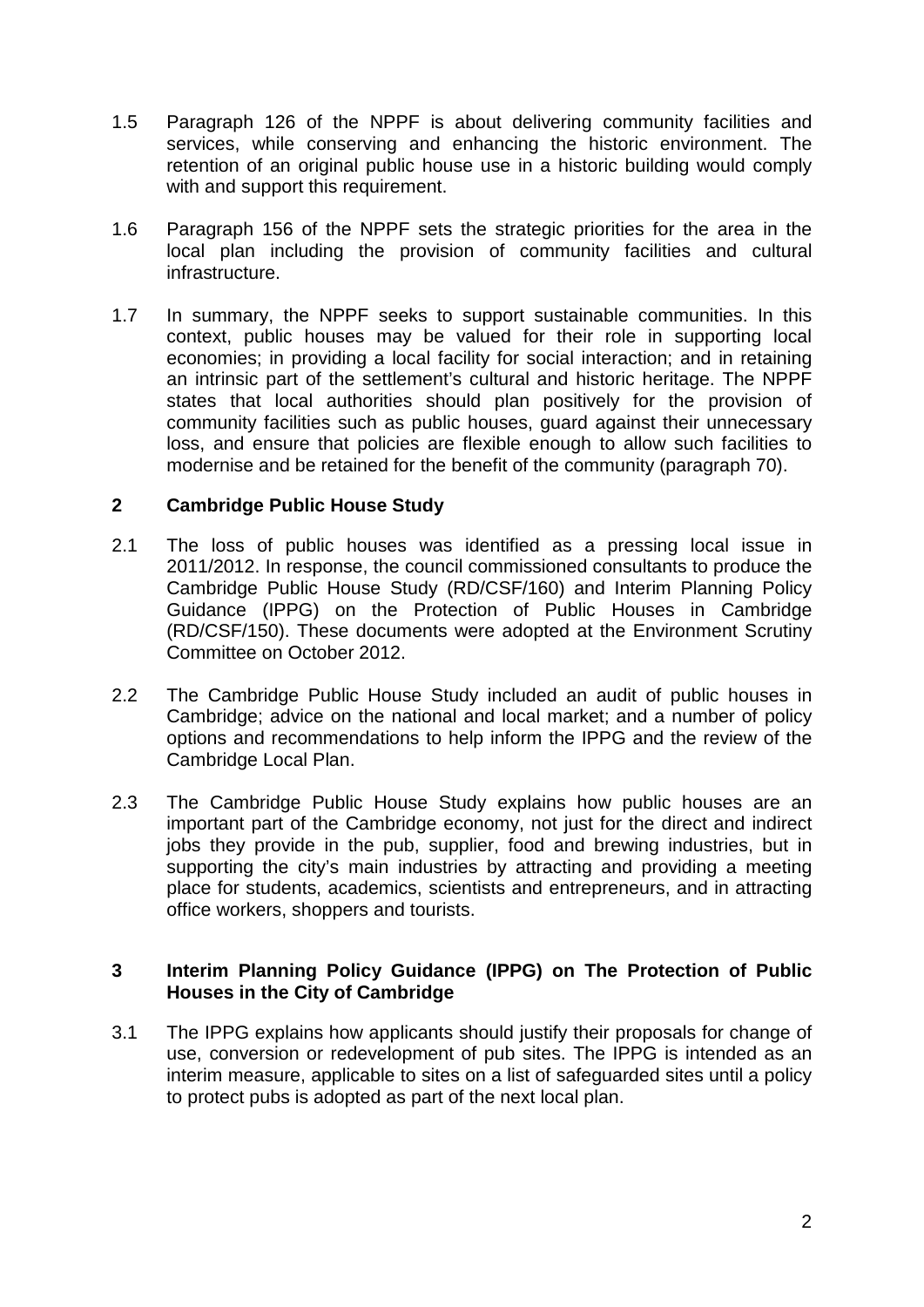#### **4 Issues and Options Report**

- 4.1 Five options regarding public houses were consulted upon as part of the Issues and Options (2012) consultation. These were:
	- Option 171 Public Houses: Market led approach;
	- Option 172 Protection for all Public Houses;
	- Option 173 Safeguarding Public Houses;
	- Option 174 Extend safeguarding of public houses to former public houses; and
	- Option 175 Allow flexible re-use of public houses
- 4.2 Further detail on the key issues arising from Issues and Options consultation is outlined in the Statement of Consultation (RD/Sub/C/080).

#### **5 Proposed Submission Report**

- 5.1 The approach taken forward in the Cambridge Local Plan 2014: Proposed Submission document (RD/Sub/C/010) was based upon Options 173 and 175 in the Issues and Options (2012) document. Policy 76: Protection of Public Houses, clarifies the rigorous criteria that should be satisfied to determine if the loss of a public house site is acceptable or not, and applied to a list of safeguarded public house sites.
- 5.2 Policy 76 allows pubs to change use to other 'A' class uses shops, professional services, restaurants or take-aways, and 'D1' class uses - nonresidential institutions such as clinics & health centres, crèches, day nurseries, places of worship and church halls, and in turn for such uses to change back to pub use where there is a market. This provides flexibility for pubs to diversify beyond their original pub use to alternative uses, while retaining the use of the site as a local commercial community facility and the potential for the pub use to return.
- 5.3 For those sites for which there is no longer a viable alternative 'A' or 'D1' class use, guidance is provided in Appendix K of the Cambridge Local Plan 2014: Proposed Submission document on the detailed information that would be required by the council. This requires demonstration that actively marketing the site to pub, other community facilities and other 'A' use class operators has not resulted in any market interest over a certain period, and that no viable local business can be developed in the site.
- 5.4 The policy also considers development proposals involving the loss of part of a public house and, or part of its curtilage. Consideration will be given to the effect these may have with on-going viability of the public house and whether these will have a detrimental effect on the prevailing character and appearance of the local area.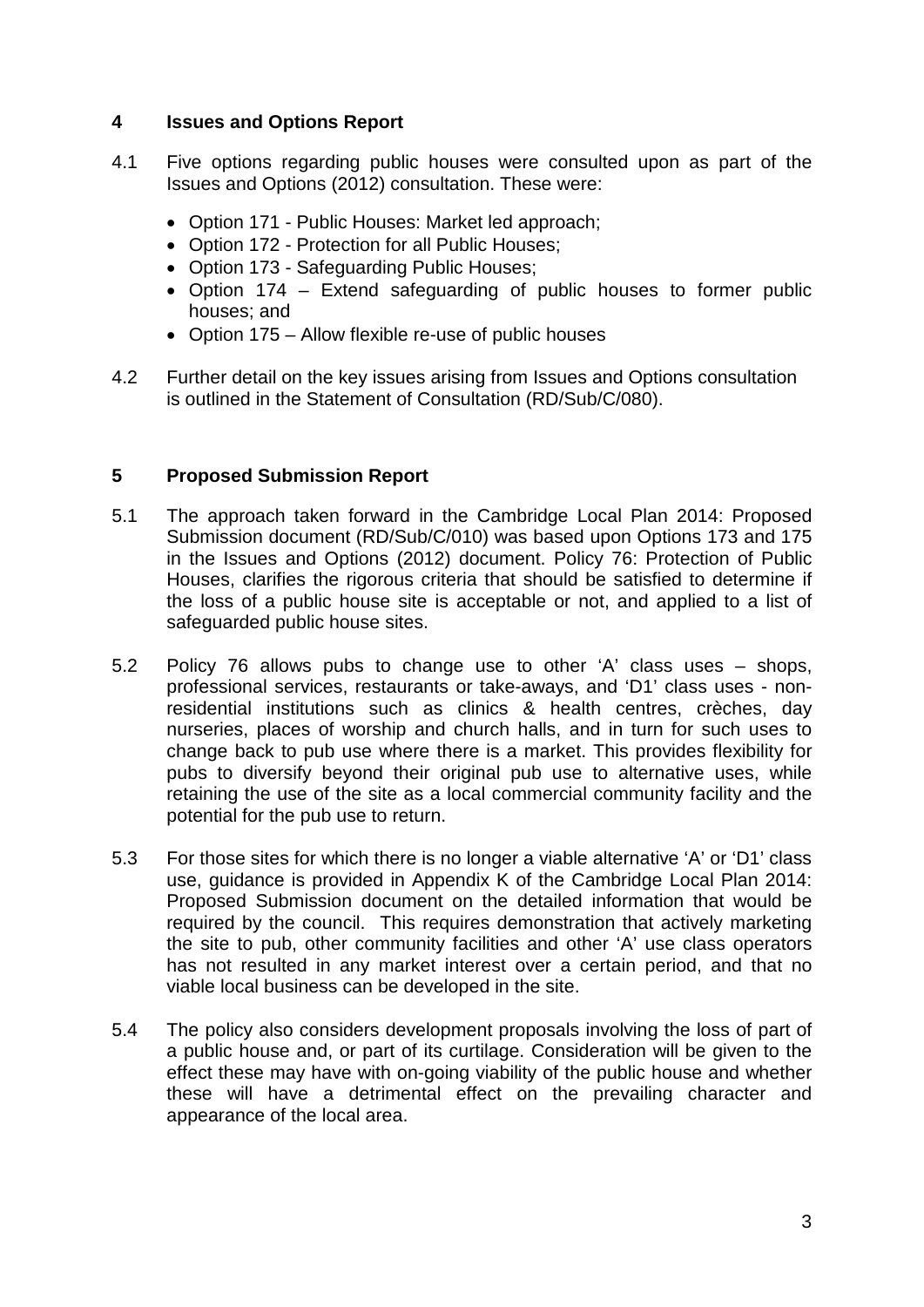- 5.5 Policy 76 and supporting Appendix K is applicable to all public house sites featured on the List of Safeguarded Sites of the plan which is based upon an initial 'benchmark' of public house sites for safeguarding. This list was derived from the Cambridge Public House Study (2012) and the development of the Interim Planning Policy Guidance (IPPG) on the Protection of Public Houses in Cambridge. The original list of pub sites included those considered to be viable public house sites either in operation as a public house or was last in use as a public house in July 2006, when the Cambridge Local Plan 2006 was adopted.
- 5.6 The list will be reviewed on an annual basis, with the inclusion of new public house sites and the removal of those that have been developed in such a way that the pub use could not be expected to return. This update will form part of the council's Annual Monitoring Report. Undeveloped sites with planning permission and vacant pub sites (those with buildings on site and without planning consent for new development) will be retained on the safeguarding list.
- 5.7 Historic public house sites (where the public house use was discontinued prior to July 2006) are not included on the safeguarding list, unless the pub use has since been re-introduced. This is to avoid uncertainty for many small businesses that currently occupy former public houses and to avoid inconsistency with the council's policy approach.
- 5.8 The policy also includes reference to the circumstances where the loss of any amenity space such as gardens and car parking would be acceptable. These areas are subject to similar pressures for residential development as for large private dwelling house gardens or other open spaces.
- 5.9 During the Cambridge Local Plan 2014: Proposed Submission consultation, Campaign for Real Ale (CAMRA) submitted representations regarding the list of safeguarded public houses. Their representations stated that three pub sites: the Greyhound (Coldham's Lane); the Dog and Pheasant (Chesterton High Street); and the Osborne Arms (Hills Road) had been prematurely omitted.
- 5.10 The loss of the Greyhound and its impact on community pub provision was considered by the Cambridge Public House Study. The report noted that despite the number of local adult residents to support the pub use, its location at the entrance to an industrial area would require most local residents to have to cross a busy road to access the pub. Alternative public houses within a 400 metre walking distance were also available to many of the same local residents. It was therefore decided not to safeguard the site. The pub building has since been demolished.
- 5.11 The Dog and Pheasant site was subject to an appeal following refusal to allow its replacement with residential use. The proposal was granted consent on appeal following the demolition of the public house building under permitted development rights. The community facility was considered to have been lost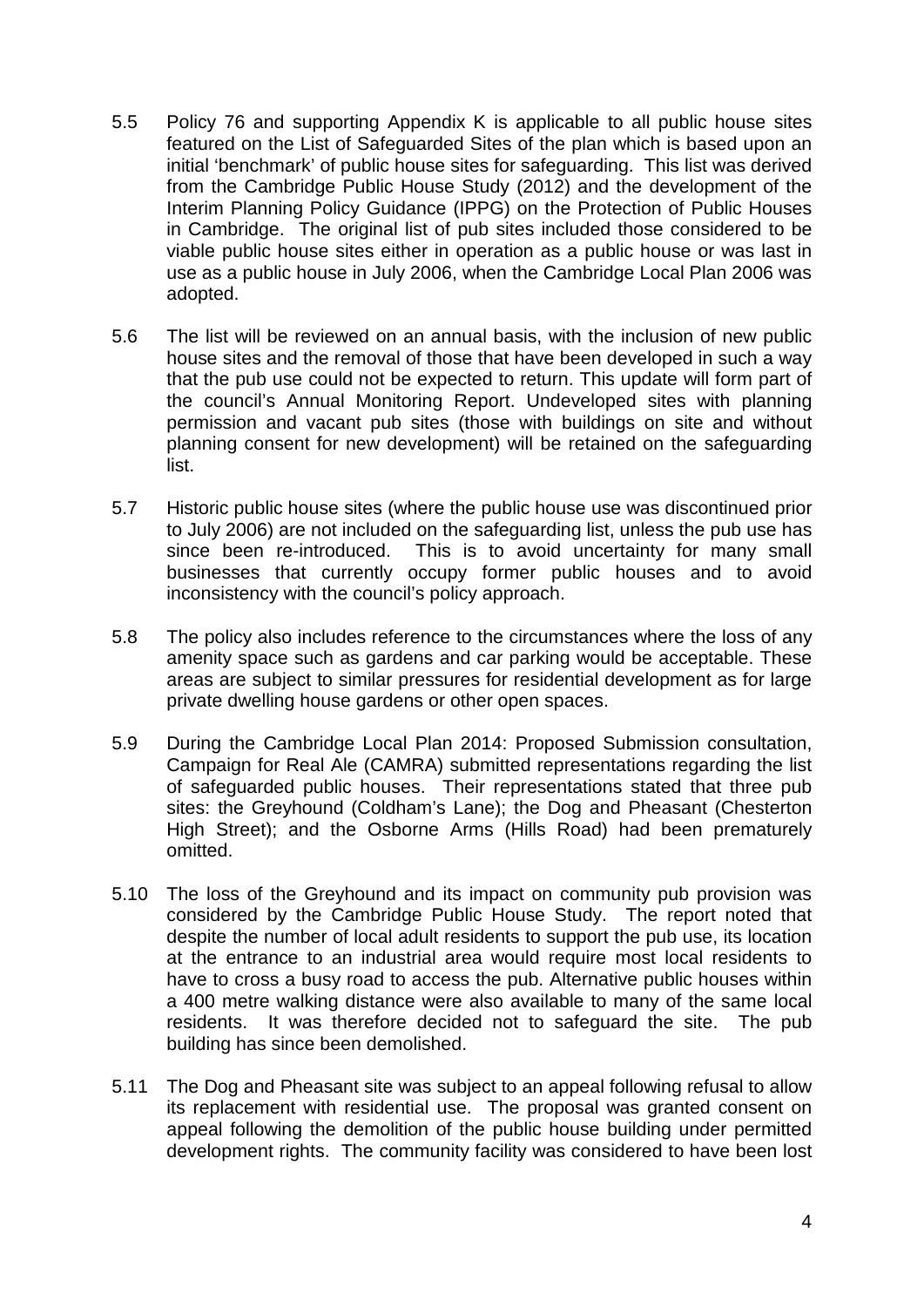with the building as it was highly unlikely that the public house use would be re-introduced.

- 5.12 The Osborne Arms had already been granted planning consent for the loss of the public house as part of a much larger development scheme. Once the pub building had been demolished, the public house use will not be re-introduced.
- 5.13 While the requirements of the policy and its supporting Appendix K of the Cambridge Local Plan 2014: Proposed Submission may appear lengthy, they are a comprehensive approach intended to be as complete as possible for the purposes of clarity. These specify what the marketing exercise should include. Furthermore, the diversification options applicants need to consider from the list in Appendix K will very much depend on the site constraints of each individual public house site. Every site is unique and it is therefore impossible to produce an individual list for each site. Applicants will therefore need to explain how they have considered diversification of the public house site. Constrained public house sites will have limited options for pub diversification. Large public house sites will have more diversification options available, that should allow the site to remain viable. These options (listed in Appendix K) should be considered first. While it is unreasonable to expect applicants to have tried every option, they should demonstrate how they have tried to diversify the public house site.

#### **6 Pub developments since the introduction of the IPPG**

- 6.1 A total of 107 public house sites were included on the list of public house sites to safeguard under the IPPG. This figure included 15 vacant public house sites and 6 sites operating as a restaurant at the time of the assessment.
- 6.2 At the time of publishing the Cambridge Local Plan 2014: Proposed Submission, there were a total of 104 safeguarded public house sites. In March 2014, a desktop survey (supplemented by site visits) was completed by the council, to review the current use of each site on the list of safeguarded pubs and any other new pub sites that may have opened. Of the 104 sites, 1 had been re-developed for student accommodation, 8 remain vacant, including 2 sites which will either deliver a replacement pub on-site or reintroduce the pub use. Another may re-introduce the pub use subject to planning consent. 7 sites operate as a restaurant and the remainder are trading public houses. The reduction in vacant sites from 15 to 8 sites reflects the investment in the city's public houses.
- 6.3 Table 6.1 overleaf summarises the pub sites permanently lost and those that have been saved and/ or re-opened.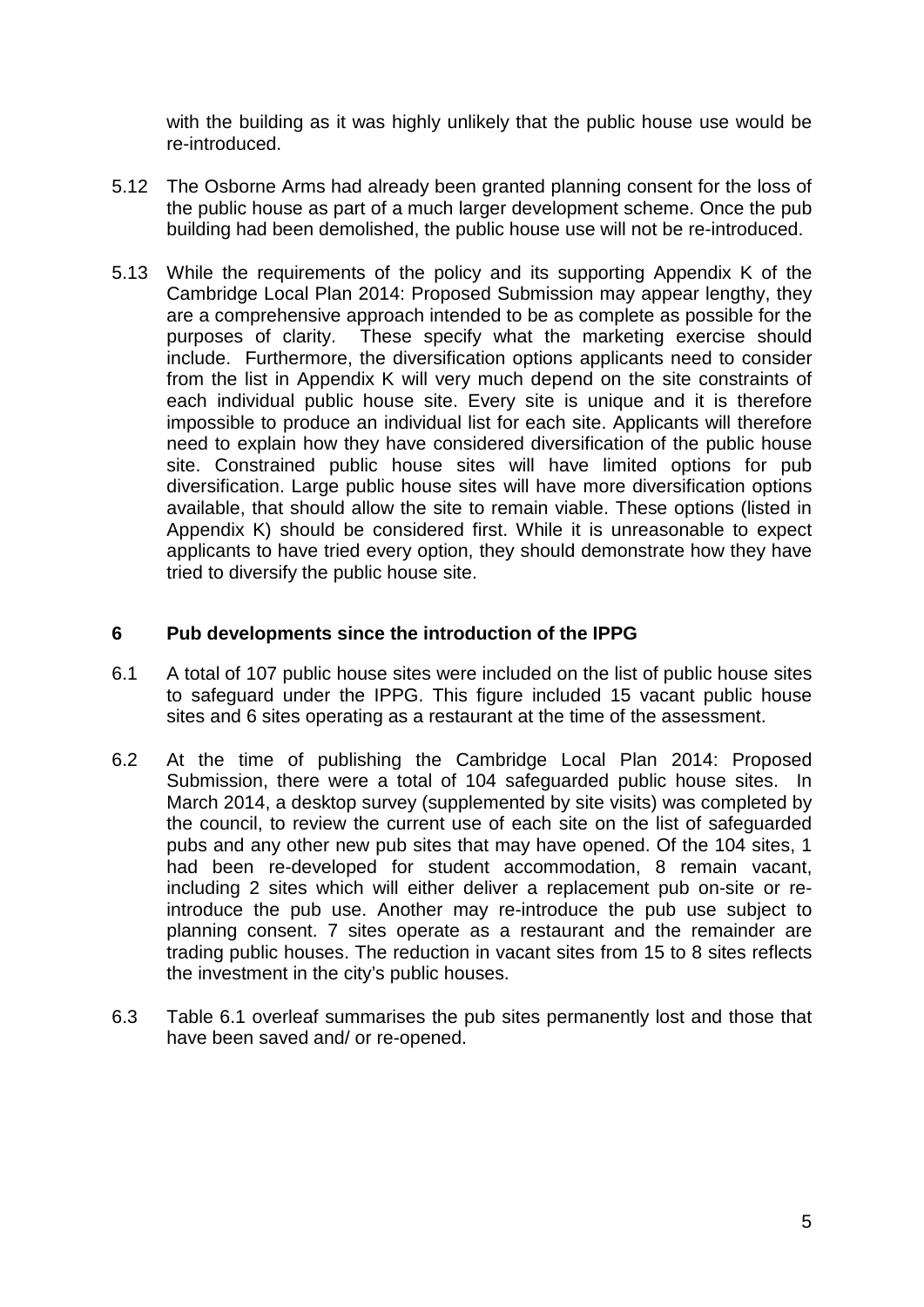#### **Table 6.1: Recent changes to pub sites since 2012**

| <b>Pub sites permanently lost</b>                                                                           |                               |
|-------------------------------------------------------------------------------------------------------------|-------------------------------|
| <b>Recent history</b>                                                                                       | Site names                    |
| Site demolished; Planning permission<br>granted for residential/ mixed use before<br><b>IPPG</b> introduced | Fleur de Lys,<br>Osborne Arms |
| Appeal upheld for residential use                                                                           | The Dog and Pheasant          |
| Planning permission granted for student<br>accommodation                                                    | The Ranch <sup>1</sup>        |
| building<br>Appeal dismissed.<br>Pub<br>demolished                                                          | The Rosemary Branch           |

#### **New/recently re-opened/re-furbished or with planning consent for reintroduction of a pub use.**

| <b>Recent history</b>                                                                                    | Site names                                                                                    |
|----------------------------------------------------------------------------------------------------------|-----------------------------------------------------------------------------------------------|
| Appeal dismissed for student<br>accommodation/residential use; now re-<br>opened as a pub/bar/restaurant | The Carpenters Arms,<br>Rhode Island (The Unicorn)                                            |
| Safeguarded site re-opened since 2012                                                                    | The Haymakers (with<br>microbrewery on-site), Las<br>Iguanas,<br>The Loco (former Locomotive) |
| New pub site opened 2013                                                                                 | The Pint Shop                                                                                 |
| Pub site open. Major refurbishment<br>including microbrewery on-site                                     | The Cambridge Brew House                                                                      |
| Planning consent for replacement pub<br>scheduled to open late 2014                                      | Queen Edith                                                                                   |
| Re-introduction of the pub use granted<br>planning consent                                               | The Royal Standard                                                                            |
| Re-introduction of the pub use subject to<br>planning consent                                            | The Seven Stars                                                                               |

- 6.4 The British Beer and Pub Association (BBPA) commissioned Oxford Economics in August 2013 to estimate the impact of the beer and pub trade in the UK. The report, 'Local Impact of the Beer and Pub Sector' (RD/CSF/180) is an update to the analysis taken two years previously at both UK and regional levels. The report highlights a number of key findings of which those of particular relevance to the local Cambridge market are listed below:
	- Almost 44% of the total direct jobs in the beer and pub sector are estimated to have been taken by those aged under 25. Primarily due to

 $1$  To be removed from safeguarded list published in Cambridge Local Plan 2014: Proposed Submission as indicated as PM/C/003 in the Addendum to the Cambridge Local Plan 2014 Proposed Submission document: Schedule of proposed changes following proposed submission consultation (RD/Sub/C/050).